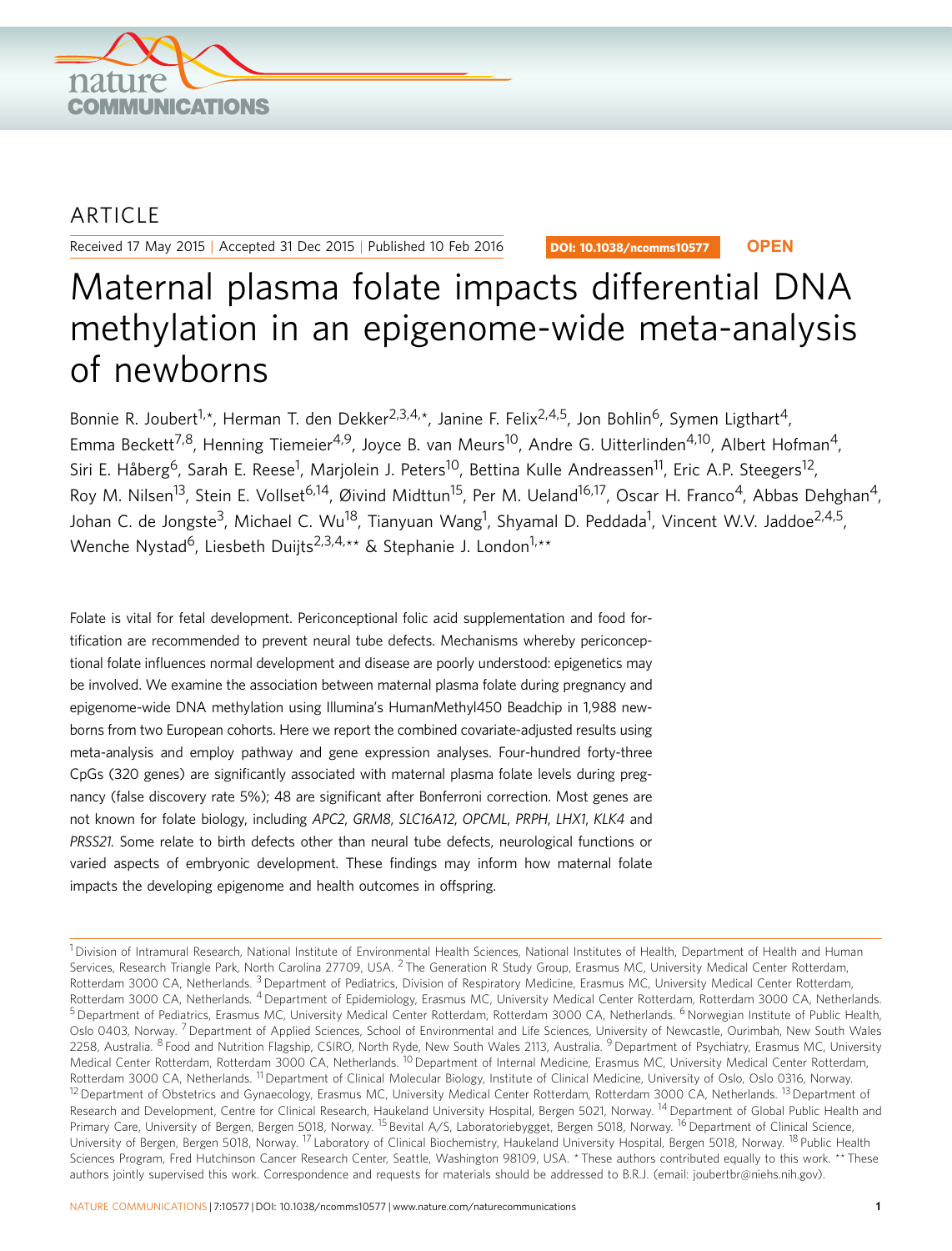olate (vitamin B9) is vital for fetal development. Folic acid supplementation at 0.4 mg per day or higher is recommended worldwide before and in the very early stages of pregnancy to reduce the incidence of neural tube def olate (vitamin B9) is vital for fetal development. Folic acid supplementation at 0.4 mg per day or higher is recommended worldwide before and in the very early stages of Over 50 countries have introduced programs to fortify the food supply with folic acid to increase folate levels in women of childbearing age<sup>1</sup>. Rates of NTDs have clearly decreased following fortification<sup>2</sup> and there is increasing interest in the possibility that higher maternal folate prevents additional birth defects including oral clefts, cardiac defects and others<sup>3</sup>. A large international trial has been launched of supplementation with 4 mg versus the standard 0.4 mg to attempt to address these questions<sup>3</sup>.

Other beneficial effects of higher maternal folate levels have been reported in humans. These include reduced risk of low birth weight, pre-term delivery, language delay, leukaemia, childhood brain tumours and autism, although the evidence is inconsis-tent<sup>[4,5](#page-6-0)</sup>. In the United States, food fortification has led to an increase in folate intake twice as large as anticipated<sup>6</sup>, and therefore concern has been raised about possible adverse effects, such as cancer in adults, as a result of this population-wide  $intervention<sup>1</sup>$ . Furthermore, higher folic acid intake during pregnancy has been associated with an increased risk of childhood retinoblastoma and early respiratory illness<sup>4</sup>

The mechanisms whereby folic acid prevents NTDs and potentially other birth defects and later health outcomes are poorly understood<sup>[7](#page-6-0)</sup> but could involve epigenetic changes. Folate is a critical component in the one-carbon metabolism pathway providing methyl groups for a range of biochemical reactions, including methylation of DN[A8.](#page-6-0) DNA methylation is an important epigenetic determinant of gene expression, and differential methylation has been associated with multiple diseases<sup>9</sup>. Periconceptional maternal folate levels may alter methylation patterns established in utero that are vital for fetal development, which could impact later health outcomes in the offspring.

In mouse models, in utero dietary methyl donor supplementation has been associated with altered methylation patterns and disease phenotypes<sup>[4](#page-6-0)</sup>. The brains of human fetuses with NTDs had lower global methylation compared with controls, which was positively correlated with maternal folate levels<sup>10</sup>. With respect to gene-specific differential methylation, perinatal folate has also been associated with differential methylation in specific imprinted genes, such as IGF2 and H19, in offspring, but reported results are inconsistent<sup>[11](#page-6-0)</sup>. The only published study using a platform with reasonable genome-wide coverage, the Illlumina HumanMethyl450 Beadchip (450 K), investigated 23 subjects and reported that folic acid supplementation during pregnancy was related to differential methylation upstream of the gene ZFP57, which plays a central role in the regulation and maintenance of imprinting<sup>12</sup>.

Some countries, such as Norway and the Netherlands, do not fortify the food supply with folic acid. These populations may be particularly useful for examining the biological implications of periconceptional folic acid supplementation on offspring health, as greater variability in the dose and the source of folate may exist compared with fortified populations.

To better understand the biological implications of folate status on the developing fetus, we examine the association between maternal plasma folate during pregnancy and epigenome-wide differential DNA methylation in newborn cord blood using the Illumina HumanMethyl450 (450 K) Beadchip. We include 1,988 newborns from two European pregnancy cohorts of Caucasian ancestry, the Norwegian Mother and Child Cohort Study (MoBa), and the Generation R Study (Generation R). We combine results using meta-analysis. Secondary pathway analyses and gene expression analyses are also explored.

#### Results

Study characteristics. In MoBa participants  $(N = 1,275)$ , maternal plasma folate levels ranged from 1.6 to  $53.2 \text{ nmol}1^{-1}$ (mean  $=$  11.9). The maternal plasma folate levels in Generation R  $(N = 713)$  ranged from 4.1 to 45.3 nmol <sup>-1</sup> (mean = 20.3; [Table 1](#page-2-0)). The mean maternal age was  $\sim$  30 years for both cohorts. Approximately, 15% of MoBa mothers and 25% of Generation R mothers smoked during the pregnancy and over 60% obtained college or more advanced levels of education in both studies ([Table 1\)](#page-2-0).

Meta-analysis. Our meta-analysis of the association between maternal plasma folate levels during pregnancy and differential DNA methylation in newborn cord blood, adjusted for covariates, resulted in 443 false discovery rate (FDR)-significant CpGs (Benjamini and Hochberg FDR-corrected  $P (P_{BH})$  < 0.05; [Fig. 1](#page-2-0)). Genes with two or more FDR-significant CpGs, where at least one CpG was within the gene, were prioritized for further discussion ([Table 2](#page-3-0)). Results for all FDR-significant CpGs are shown in Supplementary Data 1 (sorted by the uncorrected P value) and Supplementary Data 2 (sorted by chromosome and position). The vast majority of the FDR-significant CpGs were robust to covariate adjustment as well as adjustment for cell type; coefficients from the unadjusted, covariate-adjusted, and covariate- and cell-type-adjusted models were in the same direction and had a similar magnitude of effect (Supplementary Data 1 and 2). More detailed gene information is provided in Supplementary Table 1. The genomic inflation factor  $(lambda)^{13}$  $(lambda)^{13}$  $(lambda)^{13}$  values for the unadjusted, covariate-adjusted, and covariate- and cell-typeadjusted models were 0.96, 1.07 and 1.16, respectively (Supplementary Figs 1–3). Among the 443 FDR-significant CpGs in the covariate-adjusted meta-analysis model, increasing levels of maternal plasma folate during pregnancy were associated with decreased methylation of 416 (94%) and increased methylation of 27 (6%) CpGs. There were 48 CpGs that also met the strict Bonferroni threshold for statistical significance  $(P<1.19 \times 10^{-7}$ , correcting for 419,905 tests). The direction of effects for the statistically significant CpGs was largely consistent in the MoBa and Generation R populations ([Table 2;](#page-3-0) Supplementary Data 1 and 2).

Sensitivity analyses. We considered whether vitamin B12, a co-factor with folate in one-carbon metabolism, contained in most multivitamins, along with other B vitamins such as B6 and riboflavin, might confound associations between folate and methylation. Vitamin B12 and folate levels were modestly positively correlated (Spearman correlation 0.11 in MoBa, 0.14 in Generation R,  $P < 0.001$  for both). When we adjusted for vitamin B12, the coefficients for folate in relation to methylation changed only minimally (median change 4.9%, 25–75th percentile 2.3–8.2%,  $N = 1,933$  subjects). In addition to the consistency of effect estimates after adjustment, results remained statistically significant for 376 (85%) at Bonferroni correction for 443 tests,  $P < 1.13 \times 10^{-4}$ , and all 443 CpGs had  $P < 9 \times 10^{-4}$ (Supplementary Data 3). Thus, vitamin B12 does not confound the folate–methylation associations we observed.

Women with higher folate levels, which largely reflect supplement use, might be more likely to take multivitamins and/or separate supplements such as cod liver or fish oils that are common in Norway. However, vitamin D (total of D2 and D3) levels were modestly correlated with folate levels (Spearman correlation coefficient  $= 0.14$  in MoBa, 0.23 in Generation R,  $P < 0.001$  for both cohorts). Adjustment for vitamin D only minimally altered effect estimates for folate in relation to methylation (median absolute value of change 7.3%, 25–75th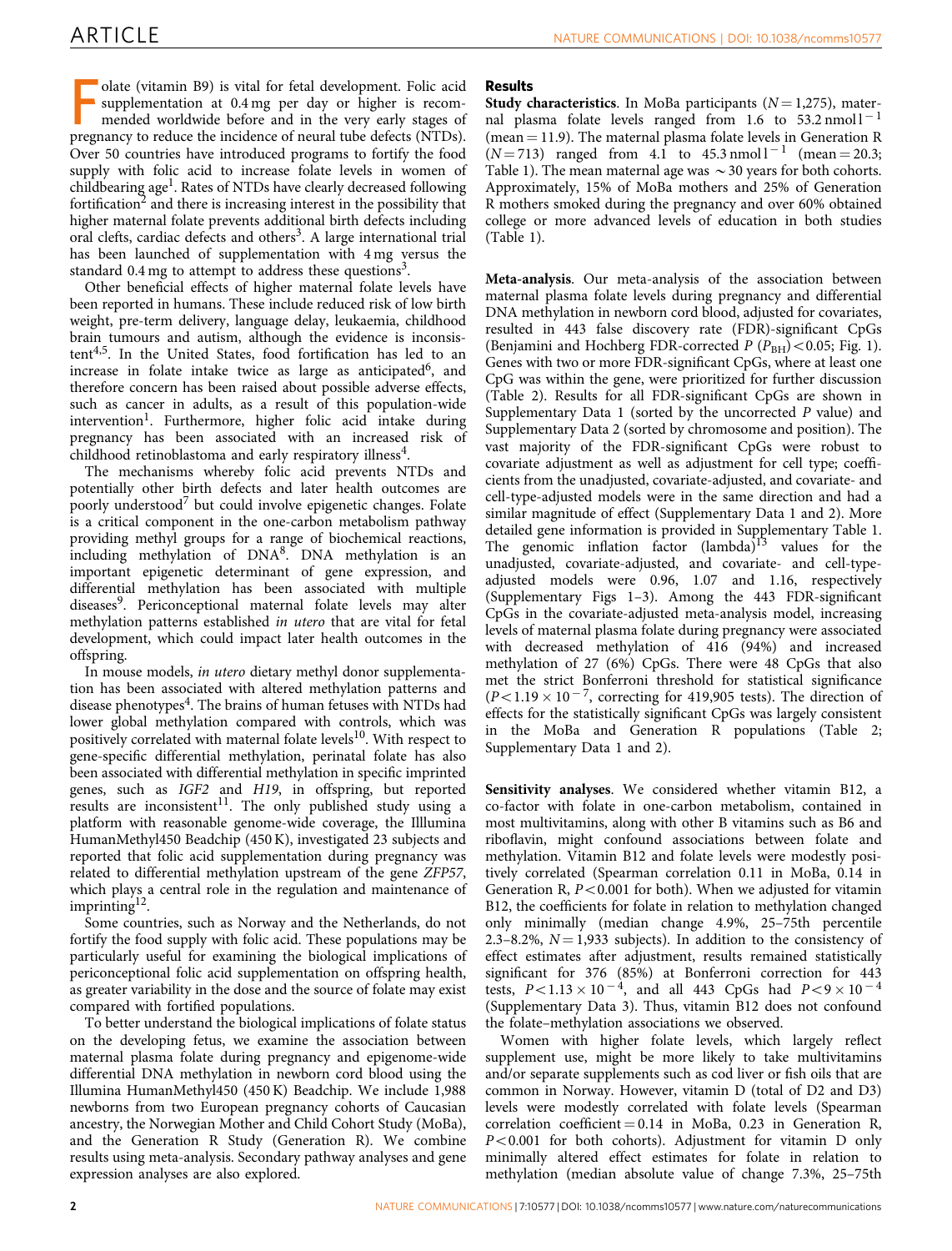<span id="page-2-0"></span>

| Variable                                | Category                              | MoBa N $(%)$ | Generation R N (%) |  |  |
|-----------------------------------------|---------------------------------------|--------------|--------------------|--|--|
| Maternal plasma folate (nmol $1^{-1}$ ) | Min-max                               | $1.6 - 53.2$ | $4.1 - 45.3$       |  |  |
|                                         | Mean                                  | 11.9         | 20.3               |  |  |
|                                         | Median                                | 9.1          | 19.6               |  |  |
|                                         | 25-75th percentile                    | $6.2 - 16.0$ | $13.3 - 26.4$      |  |  |
| Log-transformed maternal plasma folate  | Min-max                               | $0.48 - 4.0$ | $1.4 - 3.8$        |  |  |
|                                         | Mean                                  | 2.3          | 2.9                |  |  |
|                                         | Median                                | 2.2          | 3.0                |  |  |
|                                         | 25-75th percentile                    | $1.8 - 2.8$  | $2.6 - 3.3$        |  |  |
| Maternal age (years)                    | Mean (s.d.)                           | 29.9(4.3)    | 31.5(4.1)          |  |  |
| Maternal education level                | Less than secondary school            | 96 (7.5)     | 14(1.8)            |  |  |
|                                         | Secondary school completion           | 415 (32.3)   | 267 (34.3)         |  |  |
|                                         | Some college or university            | 566 (44.1)   | 203 (26.0)         |  |  |
|                                         | 4 Years or more of college/university | 206 (16.1)   | 296 (37.9)         |  |  |
|                                         | Missing                               | 6            | 10                 |  |  |
| Parity                                  | $\left( \right)$                      | 537 (41.7)   | 479 (60.7)         |  |  |
|                                         |                                       | 511 (39.6)   | 240 (30.4)         |  |  |
|                                         | $\overline{2}$                        | 179 (13.9)   | 63(8.0)            |  |  |
|                                         | $3+$                                  | 62(4.8)      | 7(0.9)             |  |  |
|                                         | Missing                               | $\Omega$     |                    |  |  |
| Maternal smoking during pregnancy       | No.                                   | 1098 (85.2)  | 541 (75.6)         |  |  |
|                                         | Yes                                   | 191 (14.8)   | 175 (24.5)         |  |  |
|                                         | Missing                               | $\Omega$     | 74                 |  |  |

1,289 MoBa and N=790 Generation R participants with maternal plasma folate and newborn DNA methylation data. N=1,275 MoBa and N=713 Generation R participants with complete data were included in the adjusted models.

\*Parity was categorized as  $>1$  versus 0 in the statistical models for the Generation R study.



Figure 1 | Association between maternal plasma folate and DNA methylation in newborn cord blood: meta-analysis results for MoBa (N = 1,275) and Generation R ( $N = 713$ ) cohorts. The uncorrected -log10(P values) are plotted by CpG genomic position. Multiple testing was accounted for using the false discovery rate (FDR) procedure by Benjamini and Hochberg. A total of 443 CpGs were considered FDR significant (solid horizontal line); 48 CpGs were also Bonferroni significant (dashed horizontal line).

percentile 3.3–12.3%). Despite the reduction in power due to the smaller sample size for these adjusted analyses  $(N = 1,664)$ , 70% of CpGs significantly related to folate in the main model remained Bonferroni significant after adjustment for vitamin D (308 with  $P < 1.13 \times 10^{-4}$ ; Supplementary Data 3).

We performed additional analyses adjusting for two singlenucleotide polymorphisms (SNPs) in the MTHFR gene that influence one-carbon metabolism and are correlated with plasma folate: rs1801133 and rs1801131 [\(refs 14,15\)](#page-6-0). These SNPs are in moderate linkage disequilibrium with each other ( $r^2$  = 0.20–21 in the two studies). Adjustment for these two SNPs made little

difference in the effect estimates compared with the main model; median change in coefficient =  $3.8\%$  (25-75th percentile =  $2.0-$ 6.9%) and 85% of CpGs remained statistically significant despite reduction in sample size to 1,880 ( $P < 1.13 \times 10^{-4}$ , correction for 443 tests). Thus, these genetic variants do not confound the relationship between folate and methylation.

Homocysteine, unlike folate or vitamin B12, is not a nutrient that plays a role as a methyl donor or carrier, but is a product formed during transmethylation in the one-carbon metabolism cycle. It could be regarded as an intermediate on the causal pathway between folate and methylation. In addition, like plasma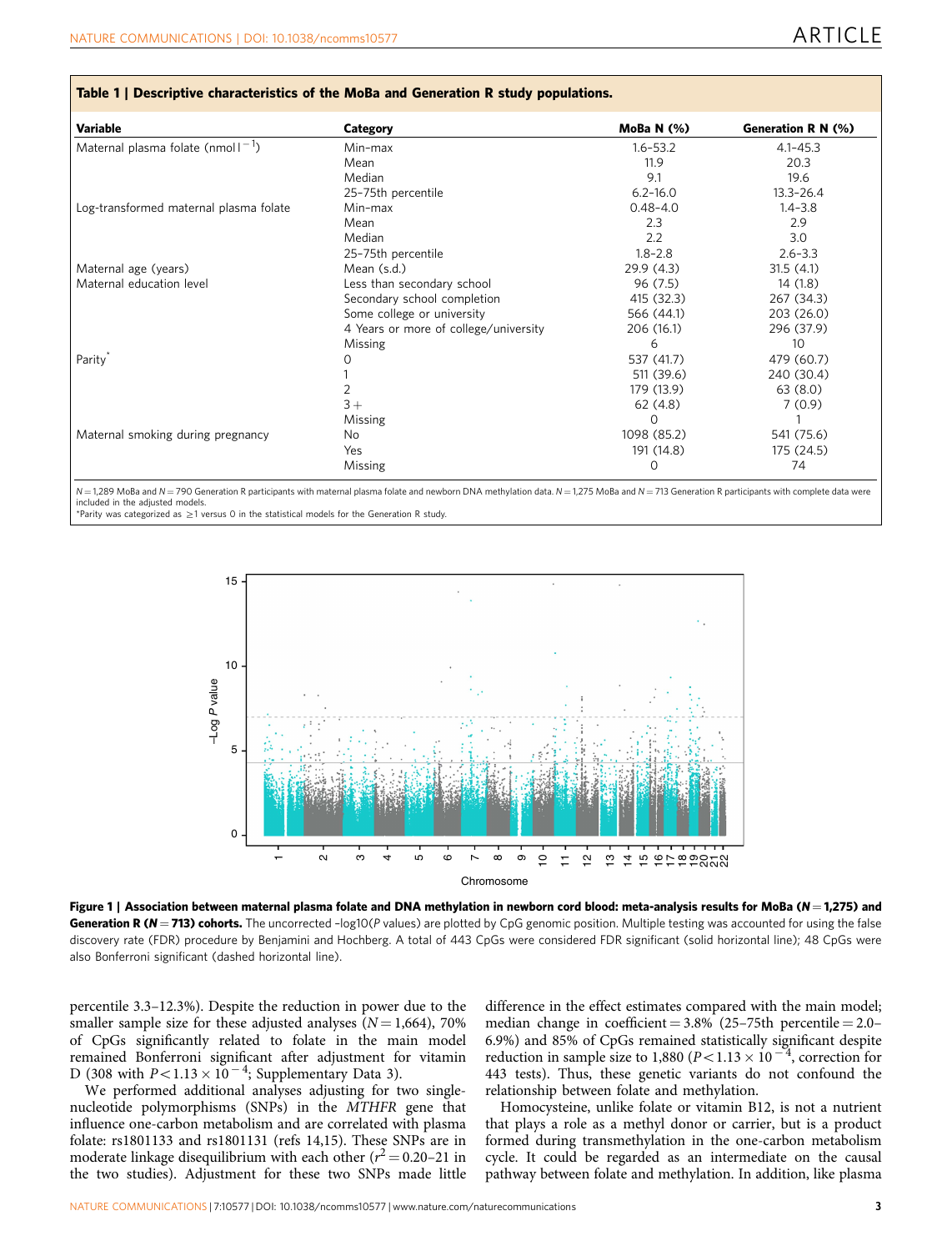| <u>iadic 4   Jelectea Iber Mith anterentiar incluyiation in cora dibba in relation to maternar rolate.</u> |                 |            |                  |                |          |       |                     |          |       |              |                       |          |       |               |
|------------------------------------------------------------------------------------------------------------|-----------------|------------|------------------|----------------|----------|-------|---------------------|----------|-------|--------------|-----------------------|----------|-------|---------------|
| <b>CHR</b>                                                                                                 | <b>Position</b> | CpG        | Gene             | Gene<br>group  | MoBa     |       | <b>Generation R</b> |          |       |              | Meta-analysis         |          |       |               |
|                                                                                                            |                 |            |                  |                | Coef     | s.e.  | P                   | Coef     | s.e.  | P            | Weighted<br>mean beta | Coef     | s.e.  | P             |
| $\overline{7}$                                                                                             | 126698829       | cg15908975 | GRM8             | Body           | $-0.012$ | 0.003 | $8.26E - 06$        | $-0.015$ | 0.007 | $2.46E - 02$ | 0.54                  | $-0.012$ | 0.002 | $6.76E - 07$  |
| 7                                                                                                          | 126889015       | cg18574254 | GRM8             | $5'$ -UTR      | $-0.010$ | 0.002 | $3.25E - 06$        | $-0.011$ | 0.003 | $2.40E - 04$ | 0.84                  | $-0.011$ | 0.002 | $3.27E - 09$  |
| 10                                                                                                         | 91296252        | cg22591480 | SLC16A12         | <b>TSS1500</b> | $-0.009$ | 0.002 | $1.96E - 04$        | $-0.008$ | 0.003 | $2.33E - 02$ | 0.85                  | $-0.008$ | 0.002 | $1.34E - 05$  |
| 10                                                                                                         | 91296311        | cg14920044 | <b>SLC16A12</b>  | <b>TSS1500</b> | $-0.011$ | 0.003 | $6.45E - 05$        | $-0.011$ | 0.005 | $2.31E - 02$ | 0.78                  | $-0.011$ | 0.003 | $4.31E - 06$  |
| 11                                                                                                         | 132951838       | cg24829292 | OPCML            | Body           | 0.008    | 0.003 | $9.45E - 03$        | 0.014    | 0.004 | $7.55E - 05$ | 0.44                  | 0.010    | 0.002 | $6.60E - 06$  |
| 11                                                                                                         | 132951861       | cg22629528 | <b>OPCML</b>     | Body           | 0.015    | 0.005 | $5.45E - 03$        | 0.031    | 0.009 | $4.54E - 04$ | 0.60                  | 0.019    | 0.005 | $2.91E - 05$  |
| 11                                                                                                         | 132951950       | cg26283170 | <b>OPCML</b>     | Body           | 0.006    | 0.002 | $9.46E - 03$        | 0.015    | 0.004 | $4.58E - 05$ | 0.54                  | 0.009    | 0.002 | $1.30E - 05$  |
| 12                                                                                                         | 49689685        | cg24804179 | PRPH             | Body           | $-0.007$ | 0.002 | $3.73E - 05$        | $-0.007$ | 0.004 | $8.72E - 02$ | 0.20                  | $-0.007$ | 0.002 | $8.05E - 06$  |
| 12                                                                                                         | 49690254        | cg05775627 | PRPH             | Body           | $-0.006$ | 0.002 | $3.61E - 03$        | $-0.007$ | 0.002 | $7.87E - 04$ | 0.63                  | $-0.007$ | 0.002 | $1.01E - 05$  |
| 12                                                                                                         | 49692283        | cg16010628 | PRPH             | $3'$ -UTR      | $-0.006$ | 0.001 | $8.58E - 06$        | $-0.002$ | 0.003 | $4.51E - 01$ | 0.29                  | $-0.005$ | 0.001 | $1.73E - 05$  |
| 16                                                                                                         | 2866901         | cg05635274 | PRSS21           | <b>TSS1500</b> | 0.008    | 0.002 | $1.79E - 04$        | 0.013    | 0.005 | $5.05E - 03$ | 0.82                  | 0.009    | 0.002 | $4.77E - 06$  |
| 16                                                                                                         | 2867051         | cg02296564 | PRSS21           | <b>TSS200</b>  | 0.011    | 0.003 | $7.43E - 04$        | 0.011    | 0.004 | $2.63E - 03$ | 0.64                  | 0.011    | 0.003 | $6.21E - 06$  |
| 16                                                                                                         | 2867434         | cg22730830 | PRSS21           | Body           | 0.012    | 0.003 | $2.69E - 04$        | 0.016    | 0.005 | $4.02E - 03$ | 0.59                  | 0.013    | 0.003 | $3.99E - 06$  |
| 16                                                                                                         | 2867446         | cg01232511 | PRSS21           | Body           | 0.012    | 0.004 | $9.50E - 04$        | 0.020    | 0.006 | $2.32E - 03$ | 0.67                  | 0.014    | 0.003 | $1.23E - 05$  |
| 17                                                                                                         | 35285205        | cg10612259 | LHX1             |                | $-0.009$ | 0.003 | $1.91E - 04$        | $-0.015$ | 0.004 | $5.54E - 05$ | 0.47                  | $-0.011$ | 0.002 | $9.10E - 08$  |
| 17                                                                                                         | 35285295        | cg01965477 | LHX1             |                | $-0.002$ | 0.001 | $5.26E - 04$        | $-0.003$ | 0.001 | $8.80E - 03$ | 0.06                  | $-0.002$ | 0.001 | $2.09E - 05$  |
| 19                                                                                                         | 1453909         | cg11775595 | APC <sub>2</sub> | Body           | $-0.017$ | 0.003 | $8.04E - 07$        | $-0.010$ | 0.005 | $3.57E - 02$ | 0.44                  | $-0.015$ | 0.003 | $1.64E - 07$  |
| 19                                                                                                         | 1456246         | cg14907738 | APC2             | Body           | $-0.006$ | 0.001 | $3.59E - 05$        | $-0.005$ | 0.003 | $9.34E - 02$ | 0.22                  | $-0.006$ | 0.001 | $8.57E - 06$  |
| 19                                                                                                         | 1456337         | cg27150178 | APC <sub>2</sub> | Body           | $-0.009$ | 0.002 | $6.01E - 06$        | $-0.007$ | 0.003 | $3.00E - 02$ | 0.32                  | $-0.009$ | 0.002 | $5.81E - 07$  |
| 19                                                                                                         | 1456886         | cg03165176 | APC2             | Body           | $-0.012$ | 0.003 | $1.96E - 04$        | $-0.012$ | 0.005 | $2.62E - 02$ | 0.58                  | $-0.012$ | 0.003 | $1.44E - 05$  |
| 19                                                                                                         | 1457211         | cg14559388 | APC <sub>2</sub> | Body           | $-0.003$ | 0.001 | $3.49E - 05$        | $-0.002$ | 0.001 | $4.52E - 02$ | 0.05                  | $-0.003$ | 0.001 | $4.98E - 06$  |
| 19                                                                                                         | 1465207         | cg04624885 | APC2             | Body           | $-0.016$ | 0.003 | $3.08E - 07$        | $-0.003$ | 0.003 | $4.43E - 01$ | 0.66                  | $-0.010$ | 0.002 | $1.56E - 0.5$ |
| 19                                                                                                         | 1472936         | cg19870717 | APC <sub>2</sub> | 3'-UTR         | $-0.010$ | 0.002 | $1.81E - 08$        | $-0.006$ | 0.003 | $4.46E - 02$ | 0.37                  | $-0.009$ | 0.002 | $4.64E - 09$  |
| 19                                                                                                         | 1473042         | cg16613938 | APC2             | $3'$ -UTR      | $-0.017$ | 0.003 | $1.15E - 07$        | $-0.011$ | 0.006 | $7.00E - 02$ | 0.71                  | $-0.016$ | 0.003 | $3.05E - 08$  |
| 19                                                                                                         | 1473179         | cg23291200 | APC2             | 3'-UTR         | $-0.011$ | 0.002 | $7.81E - 08$        | $-0.008$ | 0.003 | $3.92E - 03$ | 0.63                  | $-0.010$ | 0.002 | $1.72E - 09$  |
| 19                                                                                                         | 51415450        | cg13793157 | KLK4             |                | $-0.009$ | 0.002 | $2.85E - 04$        | $-0.009$ | 0.005 | $5.41E - 02$ | 0.53                  | $-0.009$ | 0.002 | $4.00E - 05$  |
| 19                                                                                                         | 51415452        | cg10078829 | KLK4             |                | $-0.007$ | 0.002 | $1.89E - 04$        | $-0.007$ | 0.003 | $3.57E - 02$ | 0.40                  | $-0.007$ | 0.002 | $1.84E - 05$  |

<span id="page-3-0"></span>Table 2 | Selected loci with differential methylation in cord blood in relation to maternal folate.

CHR, chromosome; Coef, regression coefficient from statistical model; gene, mapped or nearest gene (within 10 Mb) symbol using the UCSC database and Snipper software; gene group, gene region feature category (UCSC with verification); P, uncorrected P value from statistical model; UTR, untranslated region; weighted mean beta, average of the mean methylation beta values for MoBa and Generation R cohorts, weighted by cohort sample size.

Selection limited to genes with at least two CpGs at FDR significance that were prioritized for discussion.

Meta-analysis of results for 1,275 MoBa participants and 713 Generation R participants. Robust linear regression models adjusted for maternal age, maternal education, maternal sustained smoking during pregnancy, parity and batch. Results sorted by the chromosome and position of the CpG sites listed. For complete list of CpGs differentially methylated in relation to maternal folate and for results from meta-analysis models unadjusted for covariates and adjusted for covariates and cell type see Supplementary Data 1 (sorted by P value) and 2 (sorted by chromosome, position). Supplementary Data include columns for mapped and nearest gene for each CpG.

folate, it is an excellent marker of folate status. Homocysteine was strongly correlated with maternal plasma folate in MoBa (Spearman correlation  $=$   $-0.49$ ,  $P$   $<$  0.001) and moderately  $\text{correlated} \quad \text{in} \quad \text{Generation} \quad \text{R} \quad \text{(Spearman} \quad \text{correlation} = -0.24,$  $P<0.001$ ), making it challenging to estimate independent effects. Given these various factors, inclusion of homocysteine in the model led to a moderate change in the coefficients for folate in relation to methylation (median change 10.7%, 25–75th percentile 5.8-17.2%.  $N = 1,931$  subjects) and only 137 (31%) CpGs remained statistically significant ( $P$ <1.13  $\times$  10<sup>-4</sup>, correction for 443 tests).

We also examined whether the associations with methylation seen for maternal folate levels are also seen for newborn folate levels in a subset of 572 subjects in Generation R. Thus, this analysis is not well powered compared with our maternal folate analysis with 1,988 subjects. However, of the 443 FDR-significant findings for maternal folate in the meta-analysis there were 60 (14%) with nominal P values < 0.05 for newborn folate which is higher than the 5% expected by chance alone (Kolmogorov  $P \le 1.2 \times 10^{-13}$ ). This supports the interpretation that some similar loci are differentially methylated in response to infant folate, although we were severely underpowered to address this properly.

Pathway analysis. Pathway analysis with the FDR-significant CpGs showed strong and consistent enrichment of fundamental development pathways and of neurodevelopmental pathways (Supplementary Tables 2–4). The biological processes implicated from the DAVID pathway analysis included cell development, embryonic morphogenesis, development, regulation of multicellular organismal processes, cell–cell signalling, embryonic development, forebrain development and, notably, neural tube development (Supplementary Table 2). Ingenuity Pathway Analysis (IPA) results indicated pathways related to nervous system development and function, cell–cell signalling and basic developmental processes (Supplementary Table 3). Gene ontology enrichment analysis and visualization tool results included pathways related to the synaptic signalling, cell–cell signalling, regulation of cAMP biosynthetic process, single-organism behaviour, single-organism signalling, signalling, regulation of gastrulation and the regulation of nervous system development (Supplementary Table 4).

Methylation expression analysis. Of the 365 CpGs associated with folate that we were able to match to a gene transcript (±250 kb), 43 CpGs were significantly associated with altered expression of nearby genes ( $P_{BH}$ <0.1). For most CpGs, increased methylation was associated with decreased gene expression (Supplementary Table 5).

### **Discussion**

Our study is the largest to date using the Illumina 450 K epigenome-wide platform to evaluate the impact of maternal plasma folate levels during pregnancy on DNA methylation in newborns. We meta-analysed results from two population-based birth cohort studies in Northern Europeans that measured DNA methylation using the same platform. We observed epigenomewide FDR-significant associations between maternal plasma folate and DNA methylation in cord blood at 443 CpGs.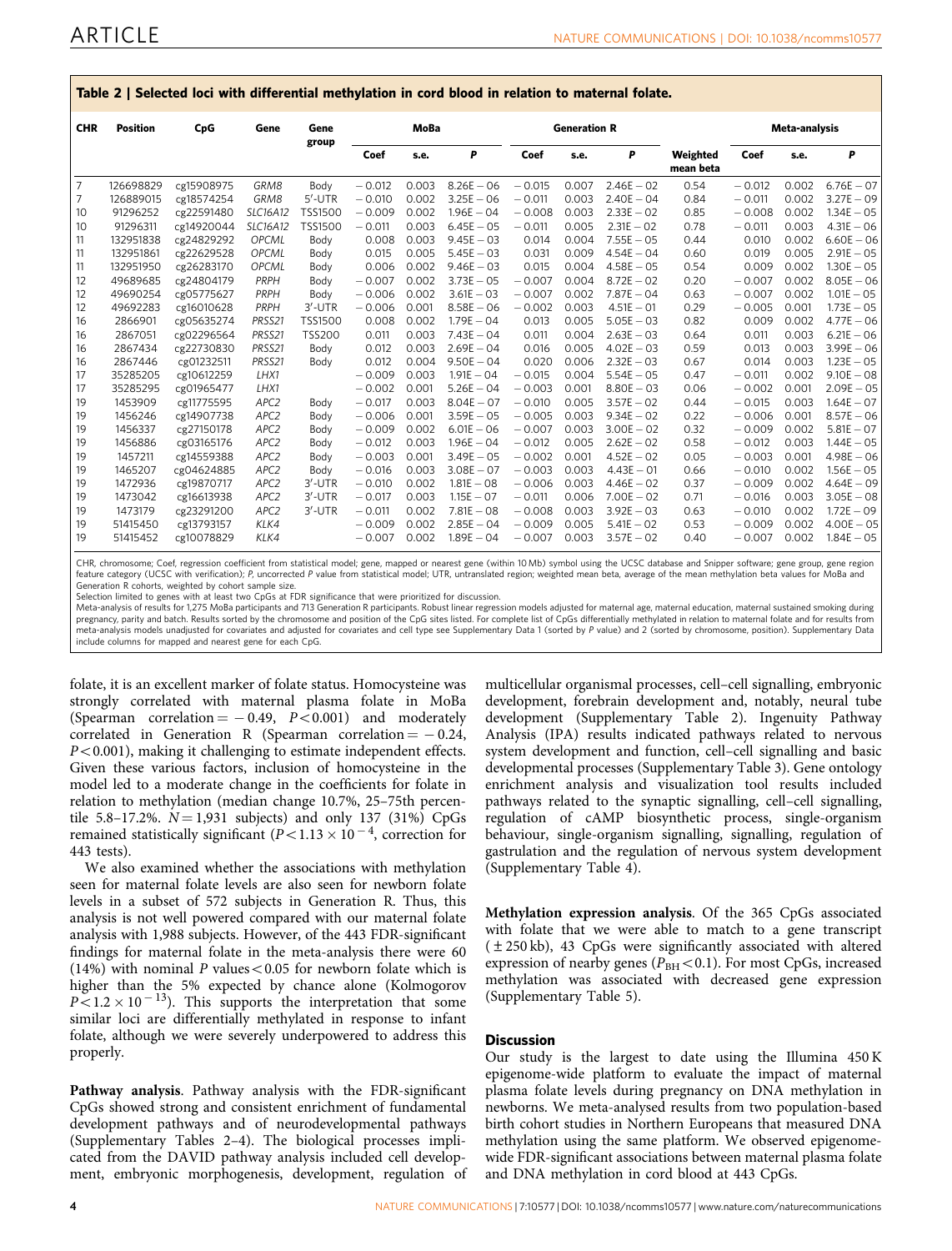It is notable that many of the implicated genes have functional relevance to various developmental pathways. Some are relevant to NTDs, the indication for maternal folic acid supplementation, and others to distinct developmental conditions that have not been previously associated with maternal folate levels. Additional genes we identified have been implicated in conditions where there is some concern about possible adverse effects of higher folate levels, such as breast cancer progression<sup>16</sup>. Due to the large number of genes significantly differentially methylated in relation to folate (Supplementary Data 1 and 2), we focus this discussion primarily on genes with two or more CpGs at genome-wide significance after FDR correction ( $P_{BH} < 0.05$ ) where at least one CpG is within the gene ([Table 2\)](#page-3-0).

We observed the largest number (nine) of statistically significant CpGs mapping to the gene adenomatosis polyposis coli 2 gene (APC2). APC2 is expressed in both human fetal and adult brain<sup>[17](#page-6-0)</sup> and in the peripheral nervous system<sup>18</sup>. It plays a critical role in the brain development in several model systems<sup>19</sup>. APC2 may also play a role in cancer aetiology. A homologue of the tumour suppressor gene  $APC<sup>20</sup>$  $APC<sup>20</sup>$  $APC<sup>20</sup>$ ,  $APC2$ , is involved in the regulation of the Wnt signalling pathway, which impacts both normal development and tumorigenesis $21$ . Studies in mice have reported associations between periconceptional maternal folate and methylation of  $APC$  genes<sup>22</sup>. In two human breast cancer lines, folate leads to methylation-mediated silencing of APC and other tumour suppressor genes, raising concern about the risk of tumour progression<sup>[23](#page-6-0)</sup>. Thus, folate-related methylation of APC2 during fetal development could impact both pathways of neurodevelopment and carcinogenesis.

GRM8 encodes a glutamate receptor that interacts with L-glutamate, the major excitatory neurotransmitter in the central nervous system. Glutamatergic neurotransmission is ubiquitous in normal brain function<sup>[24](#page-6-0)</sup> and is perturbed in various neuropathologies. In humans, copy-number variations of GRM8 have been associated with neurodevelopmental disorders such as attention-deficit hyperactivity disorder<sup>[25](#page-6-0)</sup> and autism spectrum disorder<sup>[26](#page-6-0)</sup>.

A number of genes we identified as differentially methylated in newborns in relation to maternal folate are known to harbour mutations that have been causally implicated in various developmental abnormalities other than NTDs, the indication for folic acid supplementation in pregnancy. These include several with two or more statistically significant CpGs [\(Table 2](#page-3-0)) such as SLC16A12, implicated in juvenile cataracts with microcornea and renal glucosuria<sup>27</sup>; and KLK4, implicated in the dental malformation amelogenesis imperfecta<sup>28</sup>. Mutations in  $LHX1$  have been associated with abnormalities in uterine development<sup>[29](#page-6-0)</sup>, and recent evidence suggests an important role in retinal development<sup>30</sup>. Several genes with one CpG at genome-wide statistical significance (Supplementary Data 1 and 2) also harbour mutations that are causal for various development malformations. These include IHH involved in skeletal malformations, ROBO3 involved in horizontal gaze palsy with progressive scoliosis, PCSK9 involved in familial hypercholesterolemia, FAM83H related to amelogenesis imperfecta type 3 and GJA3 associated with congenital cataracts. Taken together, these findings suggest a role for periconceptional folate levels in birth defects not previously known to be related to this nutrient.

Our agnostic evaluation of maternal folate levels and DNA methylation in newborns also identified genes related to various neurologic diseases. Genetic variation in OPCML and PRPH has been associated with the neurodegenerative disease amyotrophic lateral sclerosis<sup>[31,32](#page-6-0)</sup>. In genome-wide association studies, CSMD1 has been associated with schizophrenia and autism<sup>[33](#page-7-0)</sup>.

Some previous studies of folate and methylation have examined the  $H19$  imprinted region<sup>[11,34](#page-6-0)</sup>. We identified three significant CpGs located 45–48-Kb upstream of H19 among 77 CpGs on the platform that are within 48 up- or downstream of H19.

The largest number of statistically significant associations at any locus, 31, are on chromosome 12 and, based on our extended annotation, are nearest to ALG10. Two CpGs are 262–573-kb upstream; the other 29 CpGs are 261–573-kb downstream. None are in ALG10. Most are in a CpG island near the centromere and there are no features that suggest functional impact.

In the only previous study using the 450 K platform, Amarasekera et  $a l^{12}$  $a l^{12}$  $a l^{12}$  reported differential methylation in relation to maternal folate in a 923-bp region on chromosome 6, 3-kb upstream of ZFP57. Our studies differ in sample sizes, design and analysis methods. However, when we evaluate the 20 CpGs that map to ZFP57, we find 5 with uncorrected P values of 0.05 or smaller—more than would be expected by chance alone. Thus, our data provide support for association at this locus.

From correlation analysis of 450 K methylation data and gene expression in white blood cells in adults, after correction for multiple testing, 43 CpGs that we implicated in relation to maternal folate were also related to expression of nearby genes (Supplementary Table 5). Although correlation of 450 K methylation with gene expression in the same newborn samples would have been preferable, we were only able to examine correlations in a population of Dutch adults. The most statistically significant correlation between methylation and gene expression was observed for the gene PRSS21 (protease serine 21 (testisin)); four CpGs were both significantly associated with maternal folate ([Table 2\)](#page-3-0) and expression of this gene (Supplementary Table 5). PRSS21 is a tumour suppressor gene silenced by aberrant methylation in testicular germ cell tumours<sup>[35](#page-7-0)</sup>. Testicular germ cell tumours are diagnosed in early adulthood and can manifest as early as 15 years of age. Prenatal origin of this tumour has been proposed<sup>36</sup>; perhaps, methylation in utero, influenced by maternal folate levels, could play a role in this pathogenesis.

Because other important factors in one-carbon metabolism could potentially explain associations between folate levels and DNA methylation in cord blood, we performed various sensitivity analyses (Supplementary Data 3). On the basis of these analyses, vitamin B12 does not confound the folate–methylation association. This lack of confounding by B12 should extend to other B vitamins such as B6 and riboflavin that are present in multivitamins along with B12. We did not have data in both studies on choline, a nutrient that can serve as a source of one-carbon units. However, in MoBa, where choline was measured, there was no correlation with folate levels (Spearman correlation  $=$  -0.034,  $P = 0.23$  and thus choline should not confound associations between folate and methylation. Vitamin D is not part of the one-carbon metabolism cycle but might impact methylation by other mechanisms<sup>37</sup>. We performed analyses in a subsample taking vitamin D into account as proxy for intake of other supplements or possibly healthy dietary patterns and observed no major differences in results. Adjustment of the folate–methylation association for homocysteine, a product formed in one-carbon metabolism that is itself an excellent marker of folate status, resulted in a substantial reduction in the number of statistically significant findings. Although caution is required, both because folate and homocysteine are correlated, and because they operate together in a cycle rather than a clear unidirectional pathway, this attenuation could be interpreted as homocysteine, at least in part, mediating some of the associations between folate and methylation.

Given the role of folate as a major provider of methyl groups in the one-carbon metabolism pathway, our finding of reduced methylation with higher folate at the majority of the implicated CpGs may seem counterintuitive. However, methyl groups from the one-carbon metabolism pathway are used in a range of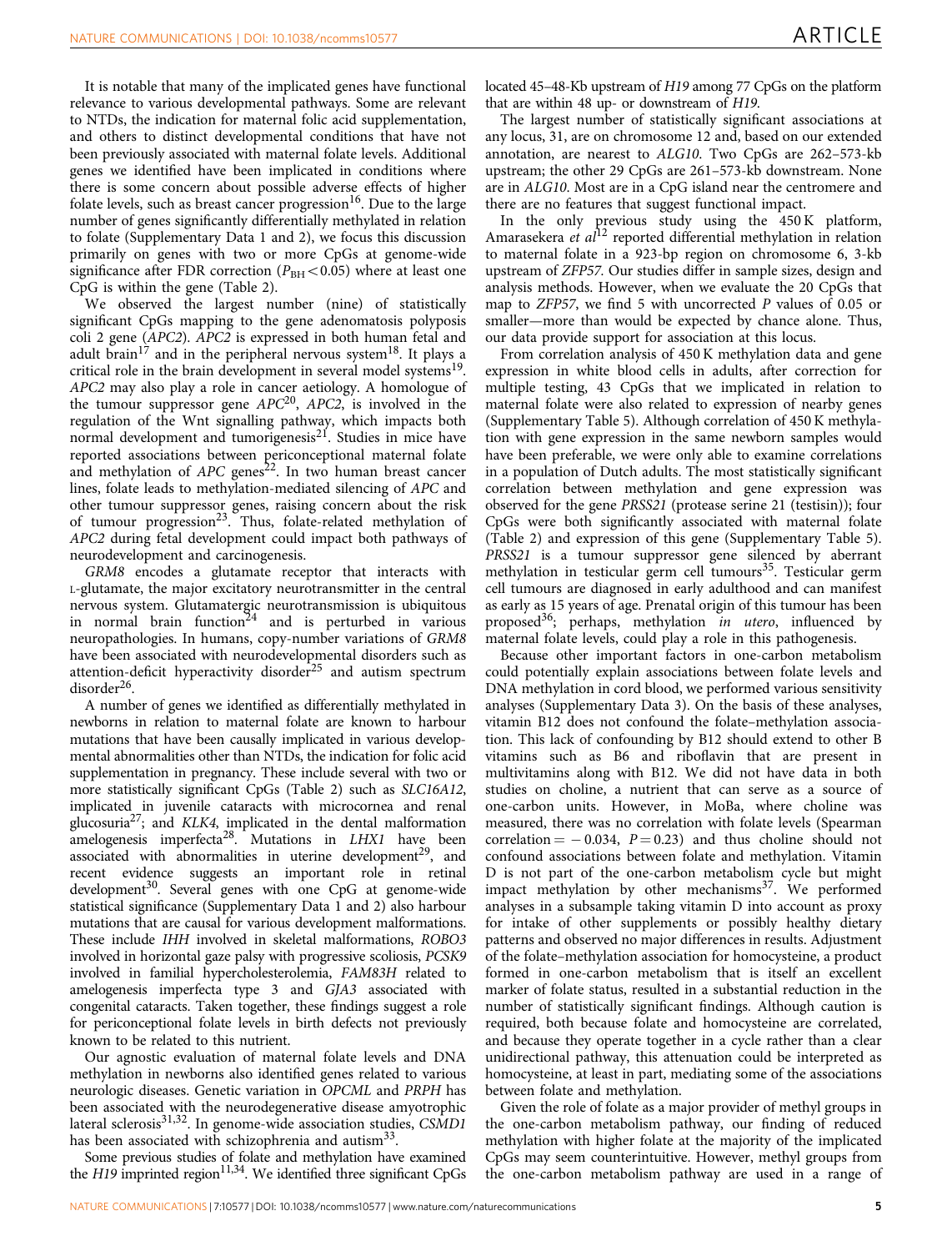biological processes and the complex interactions of these systems may not necessarily result in linear relationships. Indeed, there is evidence that effects of folate on folate-dependent enzymes may switch directions at the higher intracellular concentrations that may accompany folic acid supplementation<sup>38</sup>. Folic acid, in vitamin supplements or food fortification, is a synthetic folate with possible effects that differ from those of natural occurring folate species. There is recent evidence that folic acid interferes with the inhibitory effect of S-adenosylmethionine (SAM) on methylenetetrahydrofolate reductase (MTHFR)<sup>[39](#page-7-0)</sup> and may inhibit MTHFR activity, thereby reducing the amount of 5-methyltetrahydrofolate, SAM and the SAM/S-adenosylhomocysteine  $(SAH)$  ratio<sup>40</sup>. The SAM/SAH ratio has been referred to as the methylation potential; low SAM/SAH ratio may decrease DNA methylation. This may explain the inverse relationship we observe in our study but additional research is needed to more fully explain the complex biochemistry behind these observations. Of note, inverse correlations between prenatal folate status and DNA methylation at differentially methylated loci have been identified in the other population studies including Hoyo et  $al^{34}$  $al^{34}$  $al^{34}$  and Amarasekera et al.<sup>[12](#page-6-0)</sup>

Although the health outcomes that have been related to folic acid supplementation involve target tissues such as the nervous system, we only had cord blood available for assessment of methylation. We do not know whether differential methylation at the sites that we observed in cord blood would be observed in relevant target tissues. While divergence in epigenetic patterns is critical for cell-type regulation, there is also evidence of similarities in patterns among some tissues $41-43$ . We do not have data on methylation at older ages and thus the question of whether the differential methylation at these loci seen at birth in relation to maternal folate persists to later childhood would need to be addressed in future studies.

We measured folate using two different platforms in the two studies. Both are valid methods for the measurements of folate. Levels were reasonably similar although slightly higher in Generation R, which could reflect a difference in the platforms, differences in folate intake or the earlier timing of measurements in Generation R ( $\sim$  12-week gestation in Generation R versus  $\sim$  18-week gestation in MoBa). Nonetheless, the top findings were consistent in both cohorts and thus robust to differences in measurement platforms. This may increase their generalizability to other populations.

One-carbon metabolism is a complex pathway with influences from multiple genetic, hormonal and environmental factors. Despite our attempt to account for other important dietary intake involved in one-carbon metabolism, other supplementation and genetic variants, residual confounding could still be present and influence the observed associations of folate levels in pregnancy with methylation at birth.

The MoBa and Generation R cohorts offer a unique opportunity to study the epigenetic effect of folic acid supplementation in the absence of food supply fortification. It is possible that results may differ in populations exposed to fortification.

We identified multiple novel genes not previously implicated in biological responses to folate. Many of the implicated genes have functional relevance to various developmental pathways, including the nervous system. Some of these are relevant not only to NTDs, the indication for maternal folic acid supplementation, but also to other developmental abnormalities that have not been previously associated with maternal folate levels. The associations between periconceptional folate and these conditions are difficult to study because the abnormalities are rare and both supplementation and fortification are now widespread. Other genes identified are implicated in conditions where concern exists about possible adverse effects of higher folate levels, such as breast cancer progression<sup>[16](#page-6-0)</sup>. These findings may provide new insights into mechanisms for the associations between maternal folate status and health outcomes in the offspring. Given that food fortification programs have greatly increased the folate status of the population, greater understanding of the biological effects of this nutrient is important. The large number of novel genes identified using our genome-wide methylation approach may shed light on the protean effects of folate on human health.

#### Methods

Study populations. This analysis included participants of the Norwegian Mother and Child Cohort Study (MoBa)<sup>[44,45](#page-7-0)</sup> and participants of the Generation R Study from the Netherlands. The study populations and cohort-specific methods described below are more extensively detailed in the Supplementary Information (Supplementary Note). The MoBa participants were mother–offspring pairs from a substudy measuring maternal plasma folate during pregnancy<sup>[46](#page-7-0)</sup>. The Generation R Study is a population-based prospective cohort study from fetal life onwards $47,48$ . For this analysis, information on plasma folate and DNA methylation was available for 1,289 mothers and their children from the MoBa study (1,275 with complete covariate data) and 790 Caucasian mothers, and their children from the Generation R Study (713 with complete covariate data).

The MoBa study was approved by the Regional Committee for Ethics in Medical Research, the Norwegian Data Inspectorate and the Institutional Review Board of the National Institute of Environmental Health Sciences, USA, and written informed consent was provided by all mothers participating. The Generation R Study has been approved by the Medical Ethical Committee of the Erasmus MC, University Medical Center Rotterdam, Netherlands and written consent was obtained from participating parents of their children.

Maternal plasma folate measurements. Both cohorts measured maternal plasma folate during pregnancy. For MoBa, maternal blood samples were drawn during pregnancy (median weeks gestation  $= 18$  weeks, 25–75th percentile  $= 16-21$  weeks) in EDTA-lined tubes, centrifuged within 30 min after collection and stored at  $4^{\circ}$ C in the hospital where they were collected. Samples were then shipped overnight to the Biobank of MoBa at the Norwegian Institute of Public Health in Oslo. Upon receipt (1–2 days after blood collection), plasma was aliquoted onto polypropylene microtiter plates, sealed with heat-sealing foil sheets and stored at  $-80^{\circ}$ C. Plasma folate concentration was measured at Bevital AS ([www.bevital.no\)](www.bevital.no) by microbiological assay, using a chloramphenicol-resistant strain of Lactobacillus casei<sup>[49](#page-7-0)</sup>, which measures biologically active folate species, predominantly 5-methyltetrahydrofolate. The coefficient of variation (CV) for this assay corresponds to 4% within day and 5% between days, at population median.

For the Generation R cohort, venous blood samples were drawn at enrolment of the mothers in early pregnancy (median weeks gestation  $= 12.9$  weeks; 25–75th percentile  $= 12.1 - 13.9$  weeks) and stored at room temperature for a maximum of 3 h. Samples were transported to a laboratory facility of the regional laboratory in Rotterdam, Netherlands (Star-Medisch Diagnostisch Centrum) for additional processing and storage at  $-80^{\circ}$ C. The samples were analysed at the Department of Clinical Chemistry at the Erasmus MC, University Medical Center Rotterdam, Netherlands. After thawing, folate concentrations were analysed using an immunoelectrochemoluminence assay on the Architect System (Abbott Diagnostics BV). Between-run CVs for plasma measurements were 8.9% at  $5.6$  nmol  $1^{-1}$ , 2.5% at 16.6 nmol  $1^{-1}$  and 1.5% at 33.6 nmol  $1^{-1}$  with an analytic range of 1.8-45.3 nmol  $1^{-1}$  for plasma folate.

Covariates. Each cohort had information on maternal age, education and parity from questionnaires completed by the mother or from birth registry records. Maternal smoking during pregnancy was ascertained with questionnaires (both cohorts) and cotinine levels (MoBa). Plasma levels of vitamin B12, vitamin D and total homocysteine from samples taken during pregnancy were available for both cohorts. Mothers in both cohorts were genotyped for two SNPs in the (NAD(P)H) MTHFR gene, rs1801131 and rs1801133. Additional detail on these measurements is in the Supplementary Information (Supplementary Note).

DNA methylation measurements. DNA was extracted from cord blood and bisulfite conversion performed (EZ-96 DNA Methylation kit, Zymo Research Corporation, Irvine, USA). Samples were processed with Illumina's Infinium HumanMethylation450 BeadChip (Illumina Inc., San Diego, USA) followed by cohort-specific laboratory quality control. Each cohort calculated the methylation betas, and normalized the betas using a published method<sup>50,51</sup>.

Estimation of cell-type proportions. Both the MoBa and Generation R studies estimated cell-type proportion with the Houseman method $52$  as implemented in the R minfi package<sup>[53](#page-7-0)</sup> using the Reinius et al. data set for reference<sup>54</sup>. Cell-type correction was applied by including the six estimated cell-type proportions as covariates in cohort-specific statistical models.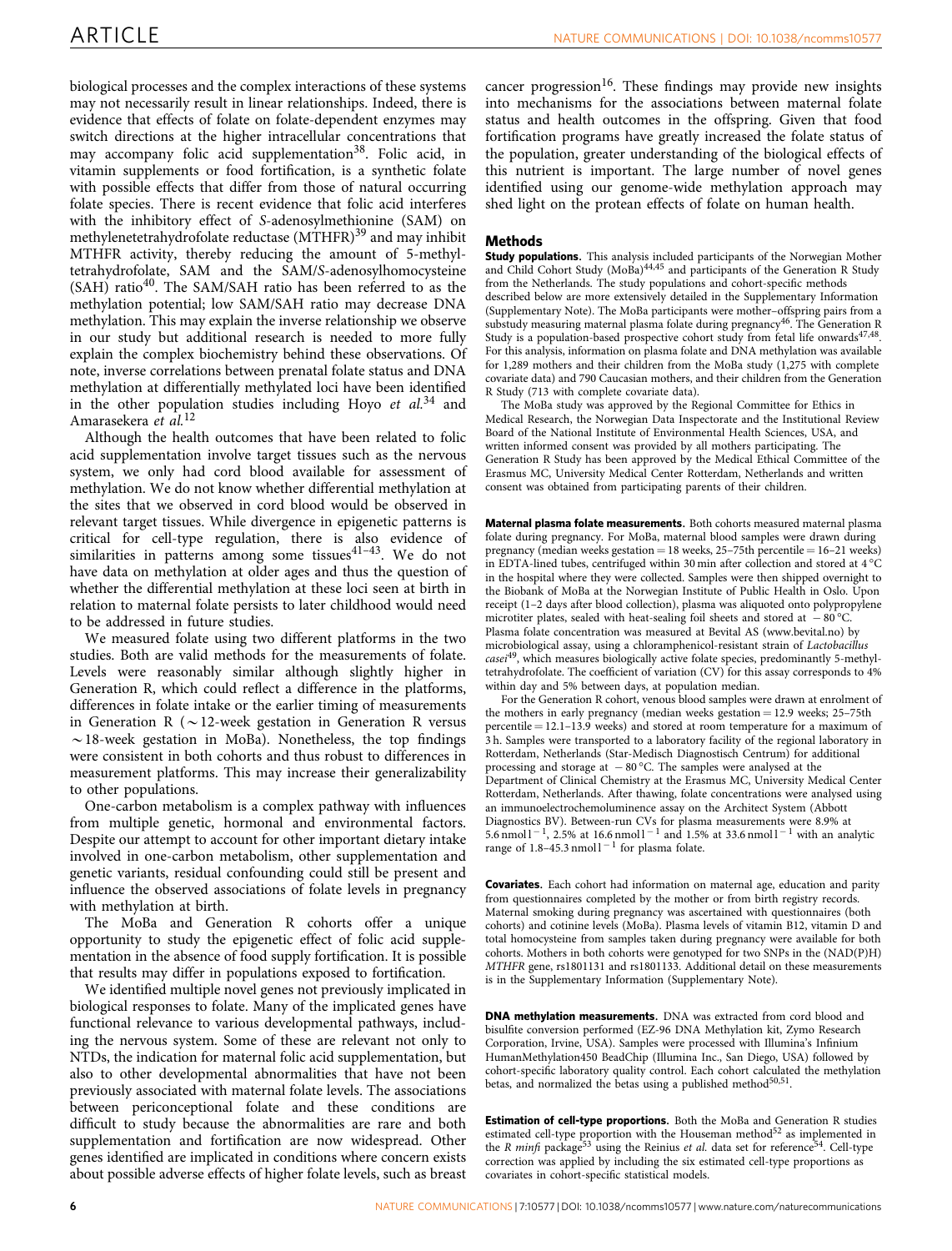<span id="page-6-0"></span>Cohort-specific statistical analyses. The cohort-specific statistical models were run independently. For each cohort, we used robust linear regression models in  $R^{5}$ to evaluate the association between natural log-transformed maternal plasma folate and cord blood DNA methylation for each probe while accounting for potential heteroskedasticity and/or influential outliers. Models were adjusted for maternal age, education, smoking during pregnancy, parity and for batch effects (adjustment for plate in Generation R, correction using ComBat<sup>[50](#page-7-0)</sup> in MoBa). Additional correction for study design was done in MoBa (whether the participant was in the MoBa1 or MoBa2 data set). Sex of the child was not expected to be associated with maternal plasma folate and was therefore not included as a covariate in the analyses. The adjustment variables were selected on a priori considerations and because they were also associated with maternal plasma folate levels at  $P<0.05$ .

Meta-analysis. The probe-specific quality control resulted in 473,731 CpGs in the MoBa cohort and 436,013 CpGs in the Generation R cohort. The meta-analysis was limited to the 425,749 CpGs common to both cohorts. An additional 5,844 CpGs were excluded for having a SNP mapping to the last five nucleotides of the probe sequence and with a minor allele frequency  $\geqslant$  5% in the CEU (Utah residents with North and Western European ancestry) population, curated by 1000G projects [\(http://www.1000genomes.org/](http://www.1000genomes.org/), 06/2011 release, 87 individuals), HapMap project [\(http://hapmap.ncbi.nlm.nih.gov/,](http://hapmap.ncbi.nlm.nih.gov/) release 28, 8/2010, 174 individuals) and dbSNP [\(http://www.ncbi.nlm.nih.gov/projects/SNP/](http://www.ncbi.nlm.nih.gov/projects/SNP/), build 134, 8/2011, 116 individuals). This left 419,905 CpGs for the final meta-analyses.

Fixed-effect meta-analysis weighted by the inverse of the variance was completed using METAL<sup>[56](#page-7-0)</sup>. Multiple testing was accounted for by using the FDR procedure by Benjamini and Hochberg (BH)<sup>[57](#page-7-0)</sup>. For each CpG, the resulting BH corrected P values are denoted by  $P_{\text{BH}}$ . CpGs with  $P_{\text{BH}}$ <0.05 were considered statistically significant. CpGs that were statistically significant based on the more stringent Bonferroni<br>correction (uncorrected  $P<1.19\times 10^{-7}$  to account for 419,905 tests) were noted. We present the covariate-adjusted model without cell-type adjustment as the primary results. In the Supplementary Information, we present results additionally adjusted for cell type and results without covariate adjustment.

Sensitivity analyses. We performed sensitivity analyses to assess whether the associations observed between folate and methylation might be explained by levels of vitamin B12, a dietary co-factor involved in regulating carbon unit bioavailability. Vitamin B12 is generally present in multivitamins that pregnant women in our studies may have taken in addition to, or in lieu of, separate folic acid supplements. Multivitamin supplements containing B12 typically contain other B vitamins including vitamin B6, which is also involved in one-carbon metabolism. Because mothers with higher folate levels may have higher intakes of other vitamin supplements not involved in the one-carbon metabolism pathway, or healthier diets in general, we also performed separate analyses adjusting for maternal plasma vitamin D levels during pregnancy. We also examined two SNPs in MTHFR involved in modulation of one-carbon metabolism: rs1801131 and rs1801133 (refs 14,15). We evaluated the impact of adjustment for total homocysteine on the association between maternal plasma folate and DNA methylation in newborns. Finally, we examined whether the associations with methylation seen for maternal folate levels are also seen for newborn folate levels in a subset of 572 subjects in Generation R.

Pathway analysis. To better understand the functional relationships between differentially methylated CpGs, we evaluated the FDR-significant CpGs with pathway analysis using three independent software programs. First, gene ontology analysis was performed using the IPA ([www.ingenuity.com\)](www.ingenuity.com) based on the content version of 21249400 (release date: 22 September 2014). For a given category in IPA, Fisher's exact test was used to measure the probability that the category was randomly associated  $(P<0.05$  defined as significantly enriched). Second, the NIAID's DAVID Bioinformatics Resources 6.7 ([ref. 58](#page-7-0)) was used to analyse enrichments in main categories: biological process, cellular component, molecular function and KEGG pathway. Third, we used gene ontology enrichment analysis and visualization tool<sup>59</sup> to identify the most informative terms that are significantly enriched.

Methylation expression analysis. We evaluated the association between methylation and quantitative levels of gene expression for our top CpGs. We used messenger RNA gene expression and 450 K methylation data both from white blood cells from adults over 45 years of age in the Rotterdam Study, a populationbased prospective cohort study in Rotterdam, the Netherlands. Among the 443 FDR-significant CpGs associated with folate, we were able to match 365 CpGs to a gene transcript in our gene expression data set within a region of 250-kb upstream or downstream of the CpG (total region 500 kb). We analysed the associations of these CpGs with expression levels of the corresponding gene transcripts.

#### References

- Miller, J. W. & Ulrich, C. M. Folic acid and cancer--where are we today? Lancet 381, 974–976 (2013).
- 2. De-Regil, L. M., Fernández-Gaxiola, A. C., Dowswell, T. & Peña-Rosas, J. P. Effects and safety of periconceptional folate supplementation for preventing

birth defects. Cochrane Database Syst. Rev. CD007950 (2010); doi:10.1002/ 14651858.CD007950.pub2.

- 3. Bortolus, R. et al. Prevention of congenital malformations and other adverse pregnancy outcomes with 4.0 mg of folic acid: community-based randomized clinical trial in Italy and the Netherlands. BMC Pregnancy Childbirth. 14, 166 (2014).
- 4. Barua, S., Kuizon, S. & Junaid, M. A. Folic acid supplementation in pregnancy and implications in health and disease. J. Biomed. Sci. 21, 77 (2014).
- 5. O'Neill, R. J., Vrana, P. B. & Rosenfeld, C. S. Maternal methyl supplemented diets and effects on offspring health. Front. Genet. 5, 289 (2014).
- 6. Choumenkovitch, S. F. et al. Folic acid intake from fortification in United States exceeds predictions. J. Nutr. 132, 2792-2798 (2002).
- 7. Nakouzi, G. A. & Nadeau, J. H. Does dietary folic acid supplementation in mouse NTD models affect neural tube development or gamete preference at fertilization? BMC Genet. 15, 91 (2014).
- 8. Fox, J. T. & Stover, P. J. Folate-mediated one-carbon metabolism. Vitam. Horm. 79, 1–44 (2008).
- 9. Begin, P. & Nadeau, K. C. Epigenetic regulation of asthma and allergic disease. Allergy Asthma Clin. Immunol. 10, 27 (2014).
- 10. Chang, H. et al. Tissue-specific distribution of aberrant DNA methylation associated with maternal low-folate status in human neural tube defects. J. Nutr. Biochem. 22, 1172–1177 (2011).
- 11. Loke, Y. J. et al. Association of maternal and nutrient supply line factors with DNA methylation at the imprinted IGF2/H19 locus in multiple tissues of newborn twins. Epigenetics 8, 1069–1079 (2013).
- 12. Amarasekera, M. et al. Genome-wide DNA methylation profiling identifies a folate-sensitive region of differential methylation upstream of ZFP57 imprinting regulator in humans. FASEB J. 28, 4068–4076 (2014).
- 13. Devlin, B. & Roeder, K. Genomic control for association studies. Biometrics 55, 997–1004 (1999).
- 14. Tsang, B. L. et al. Assessing the association between the methylenetetrahydrofolate reductase (MTHFR) 677C > T polymorphism and blood folate concentrations: a systematic review and meta-analysis of trials and observational studies. Am. J. Clin. Nutr. 101, 1286–1294 (2015).
- 15. van der Valk, R. J. et al. Neonatal folate, homocysteine, vitamin B12 levels and methylenetetrahydrofolate reductase variants in childhood asthma and eczema. Allergy 68, 788–795 (2013).
- 16. Slattery, M. L. et al. MAPK genes interact with diet and lifestyle factors to alter risk of breast cancer: the breast cancer health disparities study. Nutr. Cancer 67, 292–304 (2015).
- 17. Roadmap Epigenomics, C. et al. Integrative analysis of 111 reference human epigenomes. Nature 518, 317–330 (2015).
- 18. Jarrett, C. R. et al. Human APC2 localization and allelic imbalance. Cancer Res. 61, 7978–7984 (2001).
- 19. Shintani, T. et al. APC2 plays an essential role in axonal projections through the regulation of microtubule stability. J. Neurosci. 29, 11628-11640 (2009)
- 20. Cancer Genome Atlas, N. Comprehensive molecular characterization of human colon and rectal cancer. Nature 487, 330–337 (2012).
- 21. van Es, J. H. et al. Identification of APC2, a homologue of the adenomatous polyposis coli tumour suppressor. Curr. Biol. 9, 105–108 (1999).
- 22. Sie, K. K. et al. Effect of maternal and postweaning folic acid supplementation on global and gene-specific DNA methylation in the liver of the rat offspring. Mol. Nutr. Food Res. 57, 677–685 (2013).
- 23. Lubecka-Pietruszewska, K., Kaufman-Szymczyk, A., Stefanska, B. & Fabianowska-Majewska, K. Folic acid enforces DNA methylation-mediated transcriptional silencing of PTEN, APC and RARbeta2 tumour suppressor genes in breast cancer. Biochem. Biophys. Res. Commun. 430, 623–628 (2013).
- 24. Mukherjee, S. & Manahan-Vaughan, D. Role of metabotropic glutamate receptors in persistent forms of hippocampal plasticity and learning. Neuropharmacology 66, 65–81 (2013).
- 25. Elia, J. et al. Genome-wide copy number variation study associates metabotropic glutamate receptor gene networks with attention deficit hyperactivity disorder. Nat. Genet. 44, 78-84 (2012).
- 26. Prasad, A. et al. A discovery resource of rare copy number variations in individuals with autism spectrum disorder. G3 (Bethesda) 2, 1665–1685 (2012).
- 27. Kloeckener-Gruissem, B. et al. Mutation of solute carrier SLC16A12 associates with a syndrome combining juvenile cataract with microcornea and renal glucosuria. Am. J. Hum. Genet. 82, 772–779 (2008).
- 28. Wang, S. K. et al. Novel KLK4 and MMP20 mutations discovered by wholeexome sequencing. J. Dent. Res. 92, 266–271 (2013).
- 29. Sandbacka, M. et al. TBX6, LHX1 and copy number variations in the complex genetics of Mullerian aplasia. Orphanet J. Rare. Dis. 8, 125 (2013).
- 30. Bedont, J. L. et al. Lhx1 controls terminal differentiation and circadian function of the suprachiasmatic nucleus. Cell Rep. 7, 609–622 (2014).
- 31. Corrado, L. et al. A novel peripherin gene (PRPH) mutation identified in one sporadic amyotrophic lateral sclerosis patient. Neurobiol. Aging 32, 552 e1–552 e6 (2011).